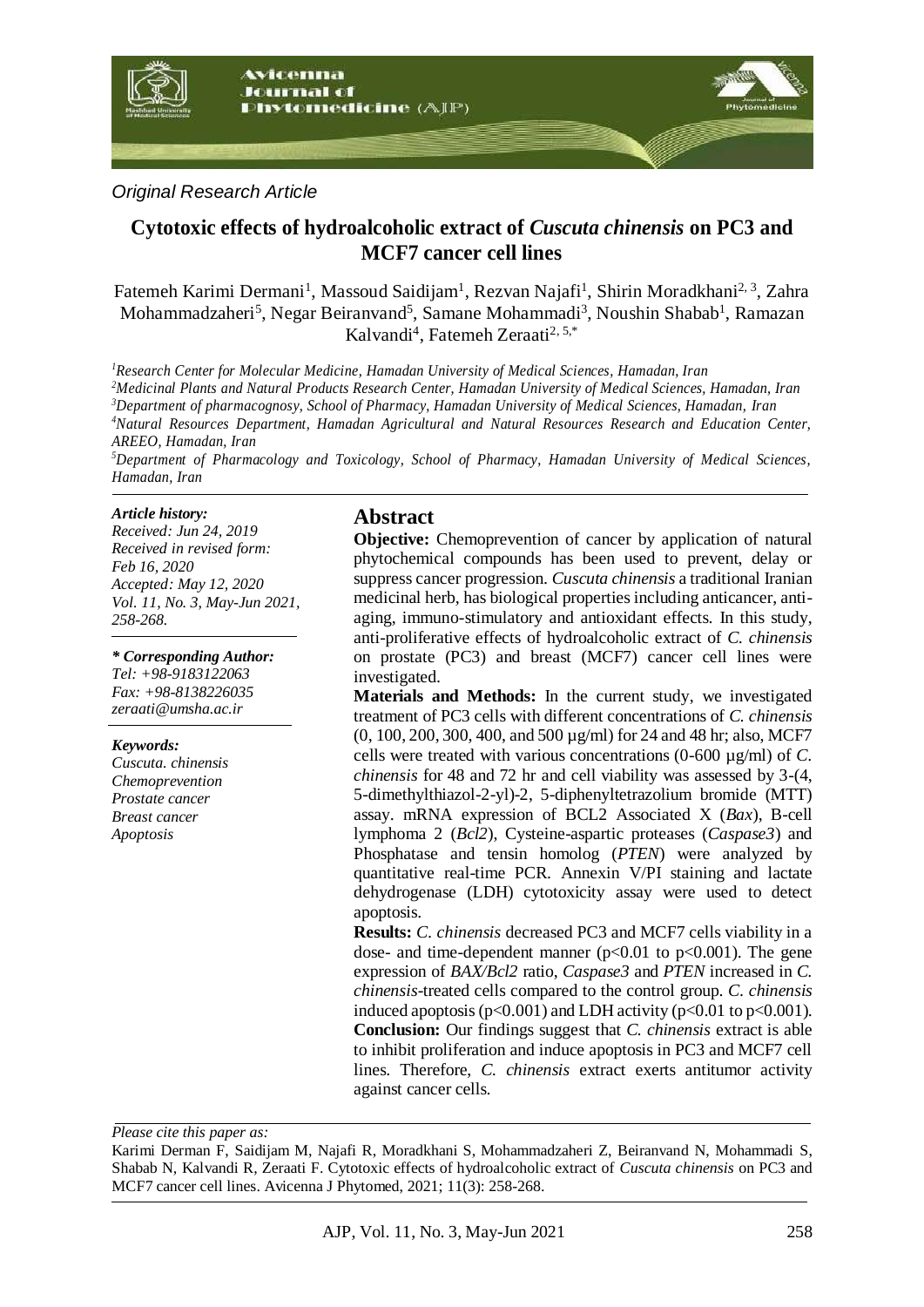# **Introduction**

Cancer is one of the major burden disease and prostate cancer is the most common leading cause of death in men after lung cancer throughout the world (Jemal et al., 2009). Studies displayed that anticancer drugs are usually known to cause severe adverse effects and many complications such as suppression of the immune system, which have limited their use (Ghazanfari et al., 2013). Several factors make prostate cancer an ideal target disease for chemoprevention such as long latency, high incidence, and tumor markers availability (prostate-specific antigen, PSA), identifiable preneoplastic lesions; also, it is a very heterogeneous disease with a large subgroup of patients with nonaggressive disease (Van Poppel and Tombal, 2011).

Breast cancer is the most prevalent cancer in women worldwide in terms of incidence and mortality (Tryggvadóttir et al., 2010). Metastasis of breast cancer cells to the bone, lung and other vital organs is responsible for most cancer deaths (Kang, 2009). Common treatments for breast cancer, combination of surgery, radiation therapy, chemotherapy, hormone therapy and/or targeted therapy, are less than satisfactory due to high rates of metastasis (Redig and McAllister, 2013).

Recent studies demonstrated that medicinal plants act as anticancer agents which have antiproliferative effects on breast cancer cell lines (Lewandowska et al., 2014; Behzad et al., 2014) .

Chemoprevention is defined as the use of specific natural (dietary) or synthetic agents to prevent, delay, or slow down the development and progression of cancer (Van Poppel and Tombal, 2011).

The use of herbal medicine as an alternative treatment has been embraced throughout the world. Herbal medicines as rich sources of natural anticancer materials, are potential candidates for development of anticancer drugs. *Cuscuta* (dodder) is one of the medicinal herbs belonging to the Convolvulaceae plant family which is distributed in tropical and temperate

regions, and possesses many species (Jafarian et al., 2014). *C. chinensis* Lam known as aftimun, is commonly used in Indian traditional herbal medicines with many therapeutic effects. In clinical settings, *C. chinensis* has been considered to improve sexual function, prevent aging, and regulate the immune system (Zheng et al., 1998). Previous studies showed that *Cuscuta* possess a number of biological properties including anticancer (Nisa et al., 1986; Umehara et al., 2004), antiaging (Jian-Hui et al., 2003), and immunostimulatory and antioxidant effects (Bao et al., 2002). It was also used to improve the liver, kidney and vision complications (Yenet al., 2007).

According to our knowledge, there have been few reports on the effect of *C. chinensis* on various cancer cell lines; particularly, there has been no report on MCF7 and PC3 cell lines. The aim of this study was to evaluate the cytotoxic mechanism of *C. chinensis*in PC3 and MCF7 lines.

# **Materials and Methods**

# **Preparation of plant extract**

*C. chinensis* was obtained from the cultivated populations in botanical garden in Hamedan province. The plant material was authenticated in Department of Pharmacognosy, School of Pharmacy, Hamadan University of Medical Sciences, Hamadan, Iran by Dr. Ramazan Kalvandi and a voucher specimen (No. 444) was deposited. Dried plant material (100 g) was powdered, macerated in hydroalcohol (80%) for three times, in three days. Then, the resulting filtrate was dried using a rotary evaporator. The resulting extract was kept in a sterile vial in a dark and cool place for future investigations (Amidi et al., 2016)

## **Reagents**

RPMI-1640, DMEM (Dulbecco's modified Eagle's medium), fetal bovine serum (FBS) and penicillin/streptomycin were obtained from Gibco, Invitrogen.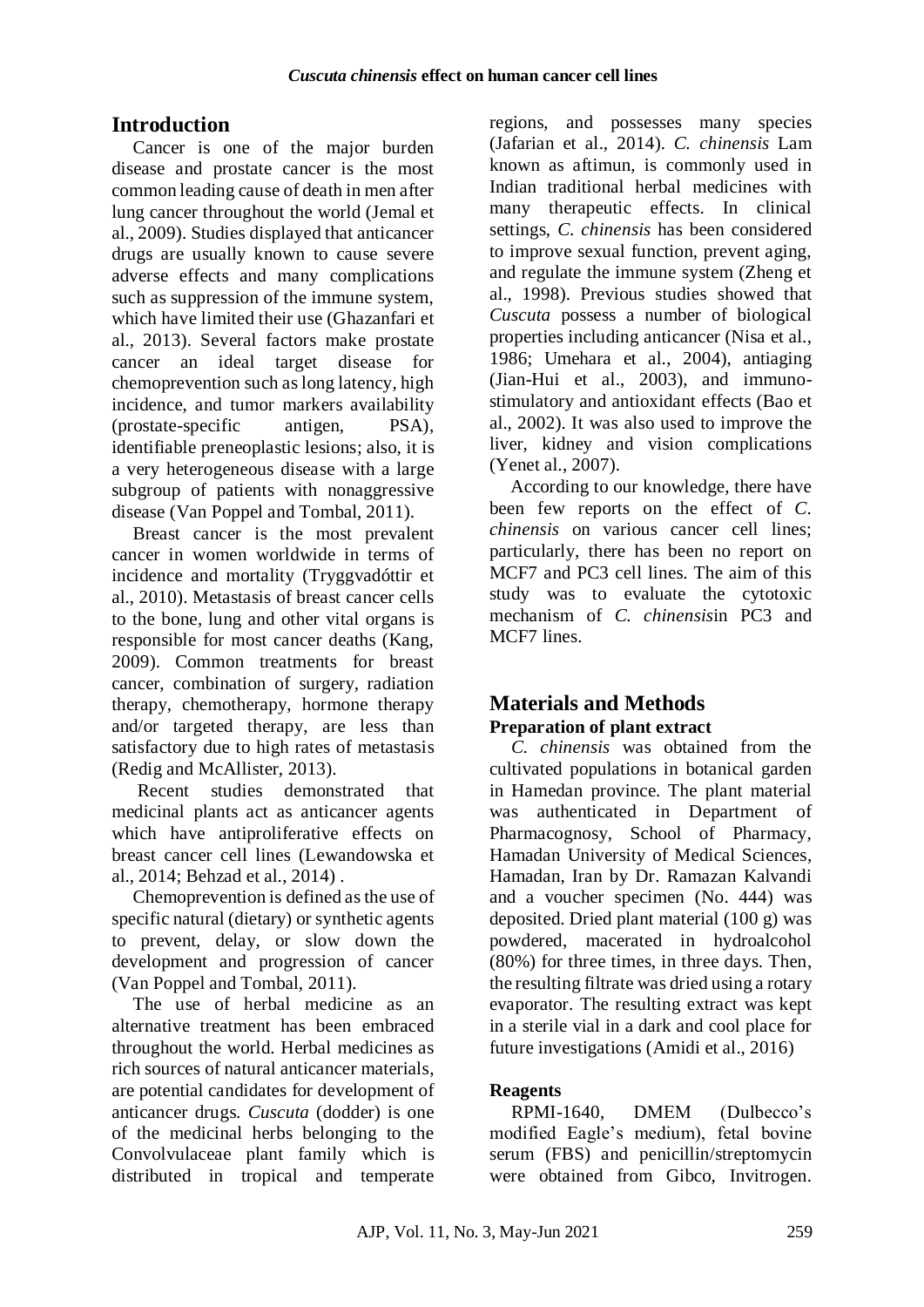MTT [3-(4, 5 Dimethylthiazol-2-yl)-2, 5 diphenyltetraolium bromide] powder and phosphate buffered saline (PBS) were obtained from Merck (Germany). Prostate cancer cell line (PC3) and breast cancer cell line (MCF7) were purchased from National Cell Bank of Iran, Pastor Institute, Iran.Dimethyl Sulfoxide (DMSO) was from Sigma-Aldrich. RNX- Plus solutionwas procured from Sinaclone, Iran. cDNA synthesis kit was obtained from Thermo Scientific. SYBR Premix Ex Taq II Kits were purchased from Takara, USA. LDH-Cytotoxicity Assay Kit ΙΙ was obtained from Abcam, USA.

## **Cell culture**

The human prostate cancer cell line PC3 and breast cancer cell line MCF7 were grown in RPMI and DMEM medium containing 10% fetal bovine serum (FBS) and 100 U/ml penicillin and 100 g/ml streptomycin (P/S) in humidified air (5%  $CO<sub>2</sub>$  atmosphere) at 37 $°C$ , respectively (Dermani etal., 2018)

## **Cell viability assay**

The inhibitory effects of *C. chinensis* on cell growth were determined by the analysis of viable cells using the 3-(4, 5 dimethylthiazol-2-yl)-2, 5diphenyltetrazolium bromide (MTT) assay (Dermani et al., 2018). MTT reduction assay is used for assessing cells viability; this is a colorimetric assay based on metabolic reduction of soluble MTT by mitochondrial enzyme activity of viable tumor cells, into an insoluble purple formazan compound product. PC3 and MCF7 cells were seeded in 96-well plates at a density of 7000 cells per well and then PC3 cells were treated with different concentrations of *C. chinensis* (0, 100, 200, 300, 400, and 500 µg/ml) for 24 and 48 hr; MCF7 cells were treated with (0, 100, 200, 300, 400, 500, and 600 µg/ml) of *C. chinensis* 48 and 72 hr. After the incubation time, 10 µl of MTT solution was added to each well and the mixture was further incubated for 4hr at 37°C. Cell culture medium in the wells was removed and then 100μl of DMSO was added to dissolve the formazan compound. The optical density (OD) was read by an automatic microplate reader at 570 nm (Rayto RT–2100c, China).

# **Real-time PCR**

To evaluate the alterations in the gene expression patterns, PC3 and MCF7 cells were seeded in 6-well plates at a density of  $5 \times 10^5$  cells per well and then PC3 cells were treated with different concentrations of *C. chinensis* (0, 200, 300, and 400 µg/ml) for 24 and 48 hr and MCF7 cells were treated with  $(0, 100, 200,$  and  $300 \mu$ g/ml $)$  of *C. chinensis* for 48 and 72 hr. Then, total RNA was isolated from the treated and untreated cells using the RNX- Plus solution according to the manufacturer's protocol. RNA concentration and purity were evaluated by optical density measurement using a Nano-Drop spectrophotometer. The cDNA was synthetized using a kit (Thermo Scientific) according to the manufacturer's protocol by incubation for 5 min at 25°C, 1 hr at 42°C and 5 min at 70°C. Total volume of reaction mixture for real time PCR was 20 μl and contained 1 μl cDNA, 7 μl H<sub>2</sub>O, 10 μl SYBR Premix Ex Taq II kits (Takara), and 1 μl of 10 pmol/μl specific primers (*Bax*, *Bcl2*, *Caspase3* and *PTEN*) (Table 1).

 Thermal cycling for mixture was programmed as follows: an initial denaturation at 95°C for 10 min, 40 cycles of denaturing at 95°C for 15 sec, annealing at 60°C for 30 sec and extension for 30 sec at 72°C. The PCR was run on a light cycler real-time PCR system in triplicate. The levels of RNA were normalized to *18s rRNA*. Relative gene expression was reported by 2−∆∆CT method analysis (Livak and Schmittgen, 2001).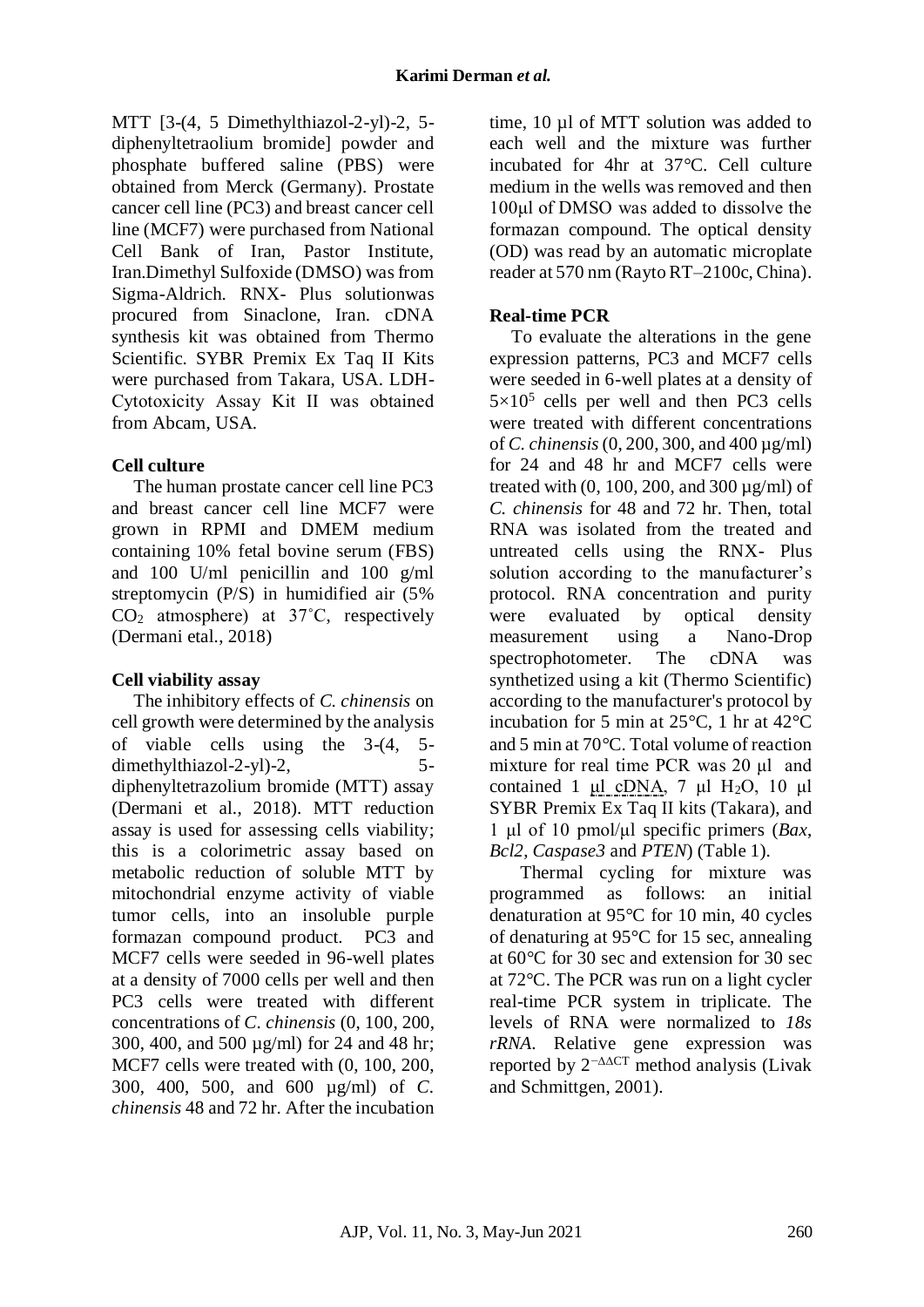#### *Cuscuta chinensis* **effect on human cancer cell lines**

| TADIO T. FIIRRO GOOD IVI TOM CHIIC FOR. |                             |                                 |
|-----------------------------------------|-----------------------------|---------------------------------|
| Gene                                    | <b>Sense strand</b>         | <b>Antisense strand</b>         |
| <b>PTEN</b>                             | <b>CCCACGAAGCCTTGTTTACC</b> | AGCTGTTGTAAGAGGTGCCCTGGAA       |
| Caspase                                 | <b>TTGTCGGCATACTGTTTC</b>   | CAGCACCTGGTTATTATTCT            |
| BAX                                     | CGCCGTGGACACAGACTC          | <b>GCCTTGAGCACCAGTTTG</b>       |
| $Rcl-2$                                 | TGGAGAGTGCTGAAGATTGA        | <b>GTCTACTTCCTCTGTGATGTTGTA</b> |
| $18$ sr $RNA$                           | GTAACCCGTTGAACCCCATT        | <b>CCATCCAATCGGTAGTAGCG</b>     |

Table 1. Primers used for real-time PCR.

### **LDH cytotoxicity assay**

Analyzing cell growth inhibition and/or cell death has been an important component of many biological researches, especially in cancer treatment development. LDH activity was evaluated by LDH-Cytotoxicity Assay Kit ΙΙ (Abcam, USA). Briefly, a suspension of cells  $(5\times10^5)$  was prepared in several groups as negative control (culture medium with no cells), positive control (cell lysis solution) and test sample including PC3 and MCF7 cells cultured in 96 well plates at a density of 7000 cells per well. PC3 cells were treated with different concentrations of *C. chinensis* (0, 200, 300, and 400 µg/ml) and incubated for 24 and 48 hr and MCF7 cells were treated with (0, 100, 200, and 300 µg/ml) of *C. chinensis* and incubated for 48 and 72 hr. Cells were centrifuged at 600 g for 10 min to precipitate the cells. After that, the clear medium solution  $(10 \mu l/well)$ was transferred into an optically clear 96 well plate. Then, 100 μl LDH Reaction Mix was added to each well, mixed and incubated for 30 min at room temperature. The assay carried out as described by the manufacturer. Absorbance was measured by an enzyme linked immunosorbent assay (ELISA) micro titer plate reader at 450 nm (Smith et al., 2011). The assay was conducted in triplicate.

### **Apoptosis assay**

Apoptosis assay in PC3 and MCF7 cells were performed using Annexin V-FITC/PI assay. Cells were seeded in 6-well plates at a density of  $5 \times 10^5$  cells/well and PC3 cells treated with different concentrations of *C. chinensis* (0, 200, 300, and 400 µg/ml) 24 and 48 hr and MCF7 cells were treated with (0, 100, 200, and 300 µg/ml) *C. chinensis* for 48 and 72 hr; after that, cells were trypsinized and centrifuged at 1500 g for 5

min, then the cells were stained with annexin V and PI at room temperature at night. Annexin V-FITC was used to detect the phosphatidylserine during apoptosis. To distinguish necrotic cells, Propidium Iodide (PI) staining was employed. The cells were evaluated by a FACS caliber cytometer (Becton Dickinson, San Diego, CA) and Cell Quest software (Dermani et al., 2017). The assay was conducted in duplicate.

## **Statistical analysis**

Data were analyzed and are presented as the mean±standard deviation. The differences among groups were assessed by one-way ANOVA and Tukey's *post hoc* tests. A  $p<0.05$  was perceived as statistically significant.

# **Results**

### **Effect of** *C. chinensis* **on cell viability**

We investigated the effect of various concentrations of *C. chinensis* on PC3 and MCF7 cells viability by MTT assay. As shown in Figure 1, *C. chinensis* decreased the percentage of viable cells compared with untreated cells in a dose- and timedependent manner (p<0.01 for the effect of 100  $\mu$ g/ml on MCF7 cells and p<0.001).

The 50% inhibition concentration (IC50) values were determined as 400 and 200 μg/ml after 48 and 72 hr for MCF7 (Figure 1a) and 300 and 200 μg/ml after 24 and 48 hr, for PC3 (Figure 1b), respectively.

#### **Effect of** *C. chinensis* **on expression of**  *Bax***,** *Bcl2***,** *Caspase3***, and** *PTEN*

The level of apoptosis-related genes (*Bax*, *Bcl2*, *Caspase3* and *PTEN*) with or without *C. chinensis* treatment, was assessed using quantitative real-time PCR. As shown in Figure 2, the expression of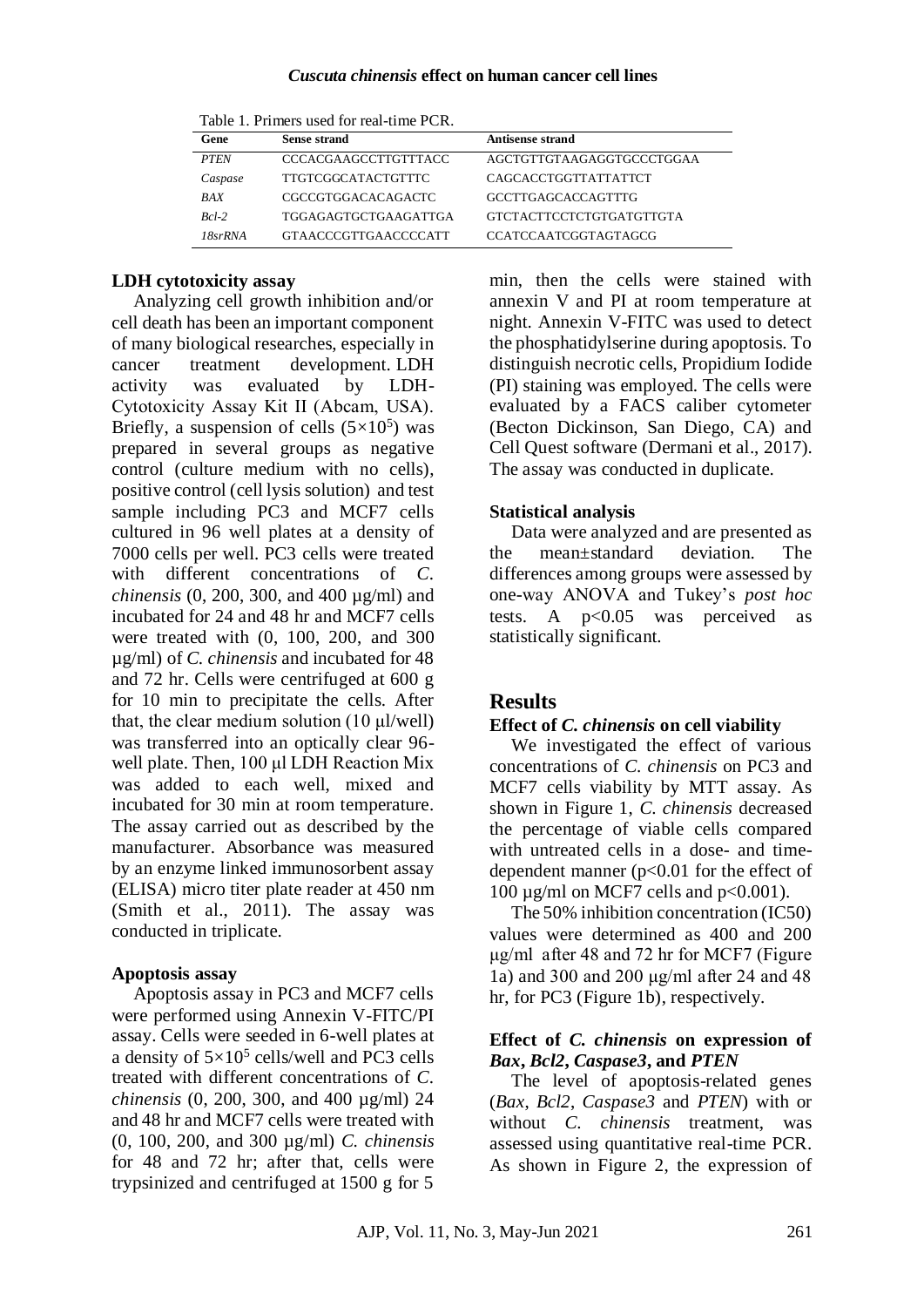*Bax/Bcl2* ratio (p<0.05 to p<0.001), *Caspase3* and *PTEN* genes (p<0.05 to p<0.001) significantly increased by treatment of *C. chinensis* in PC3 and MCF7 cells.



Figure 1. Effect of *C. chinensis* on MCF7 (a) and PC3 (b) cells viability. PC3 cells were treated with 0, 200, 300, and 400 µg/ml of *C. chinensis* and for 24 and 48 hr and MCF7 cells were treated with 0, 100, 200, and 300 µg/ml of *C. chinensis* for 48 and 72 hr and their viability were examined by MTT assay. Data are reported as the mean±SEM (n=8). \*\*p<0.01 and \*\*\*p<0.001 compared to the control.

#### **LDH test results**

To detect the effect of *C. chinensis* on LDH released from damaged cells into the culture medium, lactate dehydrogenase assay was performed. The percentage of viability of prostate cancer cells decreased significantly when treated with different concentration of *C. chinensis* and the level of enzyme activity measured in lactate dehydrogenase assay progressed in a doseand time-dependent manner due to the release of enzyme caused by irreversible cell death.



Figure 2. Effect of *C. chinensis* on *BAX/Bcl2*, *CASPASE3* and *PTEN* expression. Relative expression genes in MCF7 (a and b) and PC3 (c and d) cells was determined by real time PCR. PC3 cells were treated with 0, 200, 300, and 400 µg/ml of *C. chinensis* for 24 and 48 hr and MCF7 cells were treated with 0, 100, 200, and 300 µg/ml of *C. chinensis* for 48 and 72 hr. The  $2^{-\Delta\Delta}$  method was used for data analysis. Data are reported as the mean±SEM. \*p<0.05, \*\*p<0.01, and \*\*\*p<0.001 show significant differences compared to the control.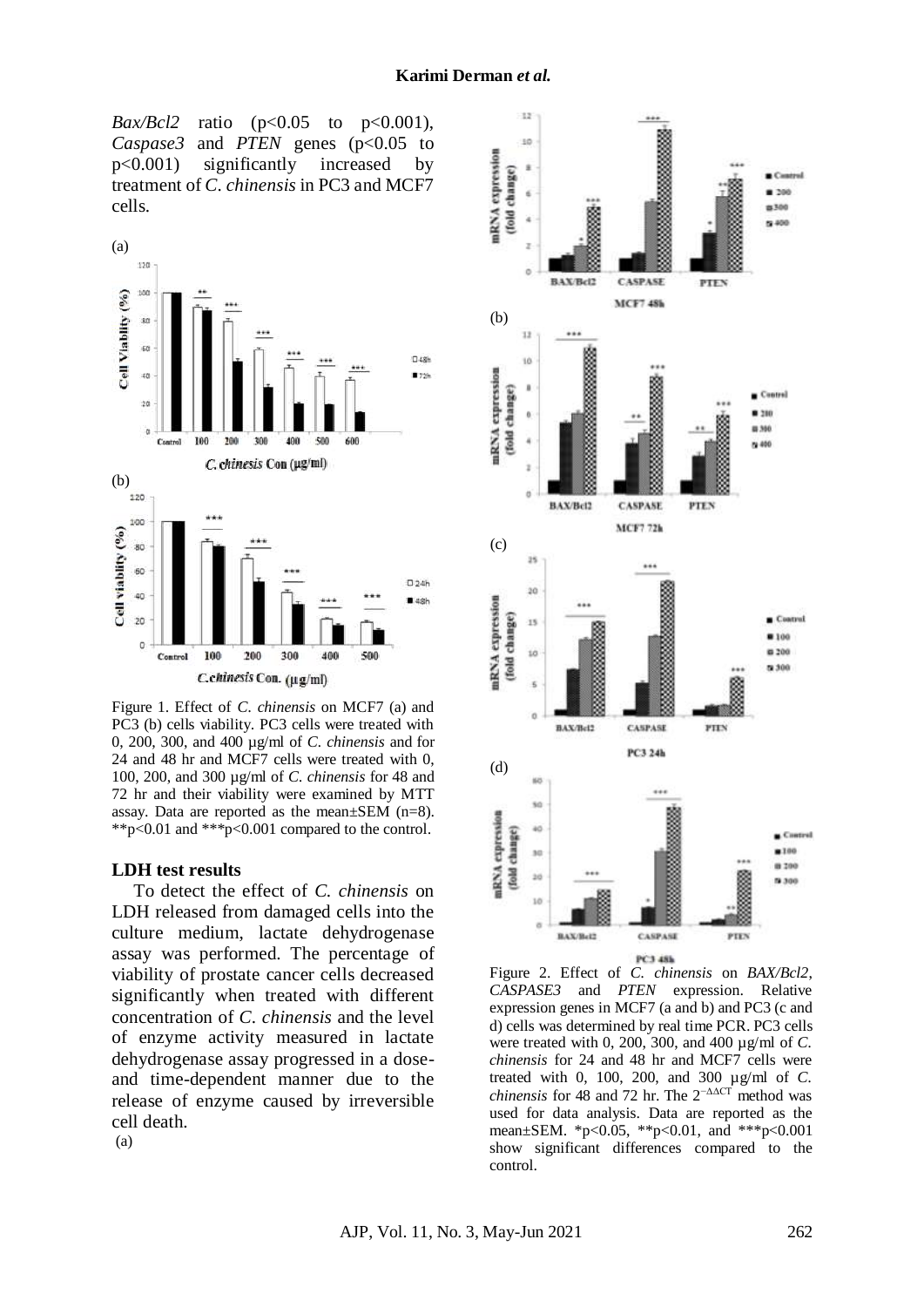The result of lactate dehydrogenase assay using different concentrations of *C. chinensis* is presented in [Figure 3.](http://www.ijnpnd.com/viewimage.asp?img=IntJNutrPharmacolNeurolDis_2014_4_4_224_139403_f3.jpg) There was a dose- and time-dependent increase in the level of lactate dehydrogenase enzyme released by damaged cells of PC3 and MCF7 cell lines when treated with *C. chinensis* (p<0.01 to p<0.001). So, *C. chinensis* may possess a cytotoxic activity.



Figure 3. Effect of *C. chinensis* on MCF7 (a) and PC3 (b) on LDH activity. PC3 cells were treated with 0, 200, 300, and 400 µg/ml of *C. chinensis* for 24 and 48 hr and MCF7 cells were treated with 0, 100, 200, and 300 µg/ml of *C. chinensis* for 48 and 72 hr. LDH activity was assessed in cell lysate using colorimetric kit. *C.chinensis* increased LDH activity. Data are expressed as the mean±SEM. \*\*p<0.01 and \*\*\*p<0.001 show significant differences versus the control. LDH: Lactate dehydrogenase

#### **Effect of** *C. chinensis* **on apoptosis**

To examine the effect of *C. chinensis* on apoptosis, PC3 and MCF7 cells were stained with Annexin-V/PI. As shown in Figure 4 and Table 2, exposure of PC3 cells to 250 and 200 μM*C. chinensis*for 24 and 48 hr and treatment of MCF7 cells for 48 hr and 72 hr with respectively 400 and 200 μM

*C. chinensis*, significantly increased the number of apoptotic cells in a time- and dose-dependent manner (p<0.001 for all cases).

### **Discussion**

Cancer is one of the main causes of death in many countries and is one of the major problems in the present century (Torre et al., 2012).

Over the last years, chemoprevention by naturally occurring compounds has been emerged as an appealing and cost-effective method for perturbation of cancer initiation and progression. The main benefits of natural compounds include mild side effects compared with chemically synthetized drugs (Sporn and Suh, 2000).

In the current study, extract of *C. chinensis* was assessed for its anti-cancer properties in human cancer cell lines (PC3 and MCF7) and we investigated the effect of *C. chinensis* on cell viability, cell cycle and apoptosis. Our novel results in this study, indicated that *C. chinensis* treatment inhibited PC3 and MCF7 cells proliferation and induced apoptosis and LDH cytotoxic activity.

Based on our findings, *C. chinensis* extract has anti-proliferative and suppressive effects on viability in PC3 and MCF7 cells. The MTT and LDH assay discovered that *C. chinensis* significantly decreased cell growth in a time- and dosedependent manner. In the present study, the IC50 value of *C. chinensis* was determined 400 and 200 μg/ml after 48 hr and 72 hr in MCF7 and 300 and 200 μg/ml after 24 and 48 hr, in PC3 respectively. Our data suggest that PC3 cells are more sensitive to *C. chinensis* than MCF7 cells.

These findings are in agreement with previous studies representing that *Cuscuta* extract can inhibit proliferation and induce apoptosis and cell cycle arrest in a wide variety of cancer cells (Ghazanfari et al., 2013; Jafarian et al., 2014; Zeraati et al., 2015; Sepehr et al., 2011).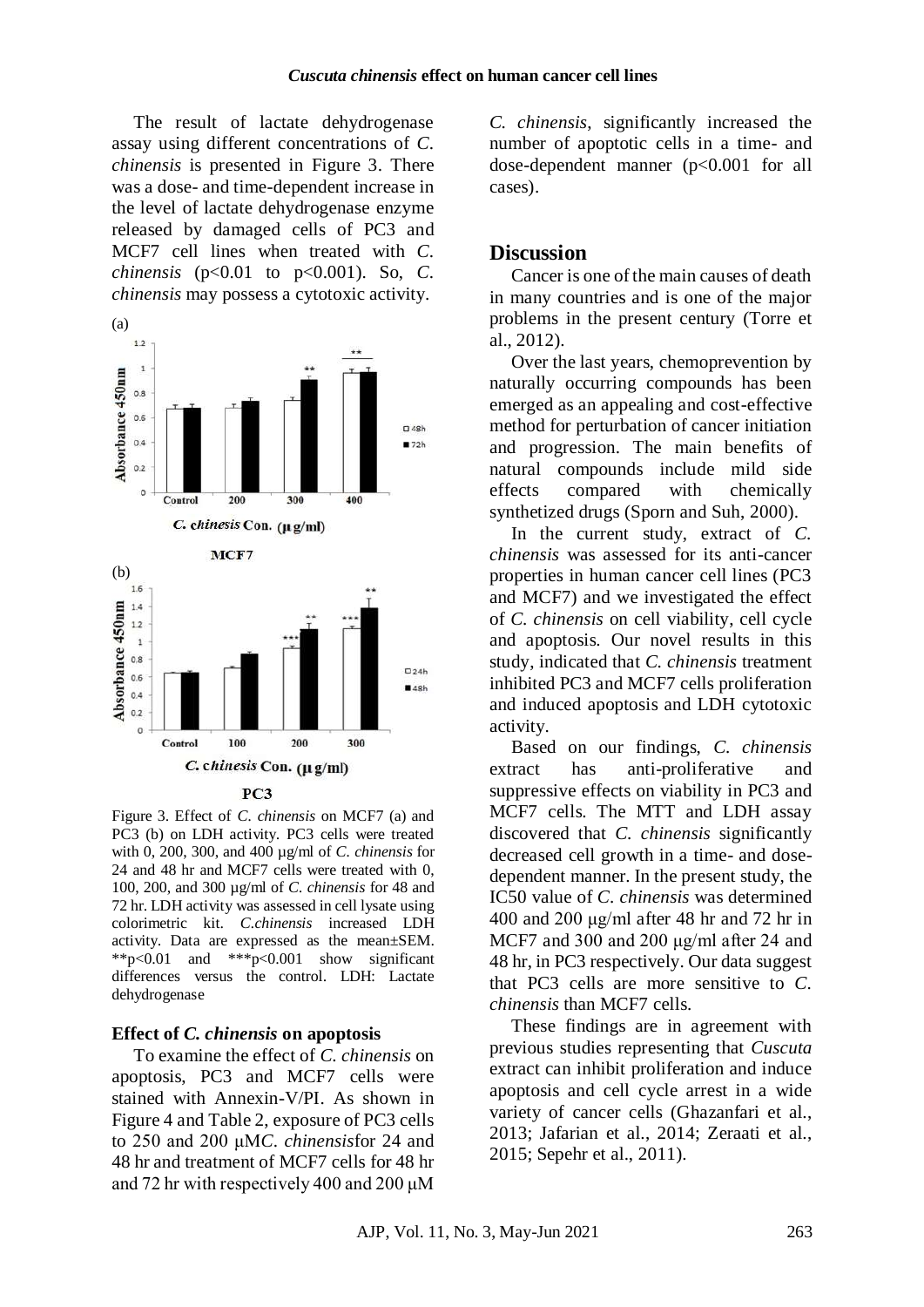

Figure 4. Representative flow cytometric analysis of treatment of MCF7 (a and b) for 48 and 72 hr with respectively 400 and 200 μM *C. chinensis* and PC3 (c and d) with 300 and 200 μM *C. chinensis* for respectively 24 and 48 hr. Data are expressed as mean±SEM. \*\*\*p<0.001 shows significant differences vs untreated cells.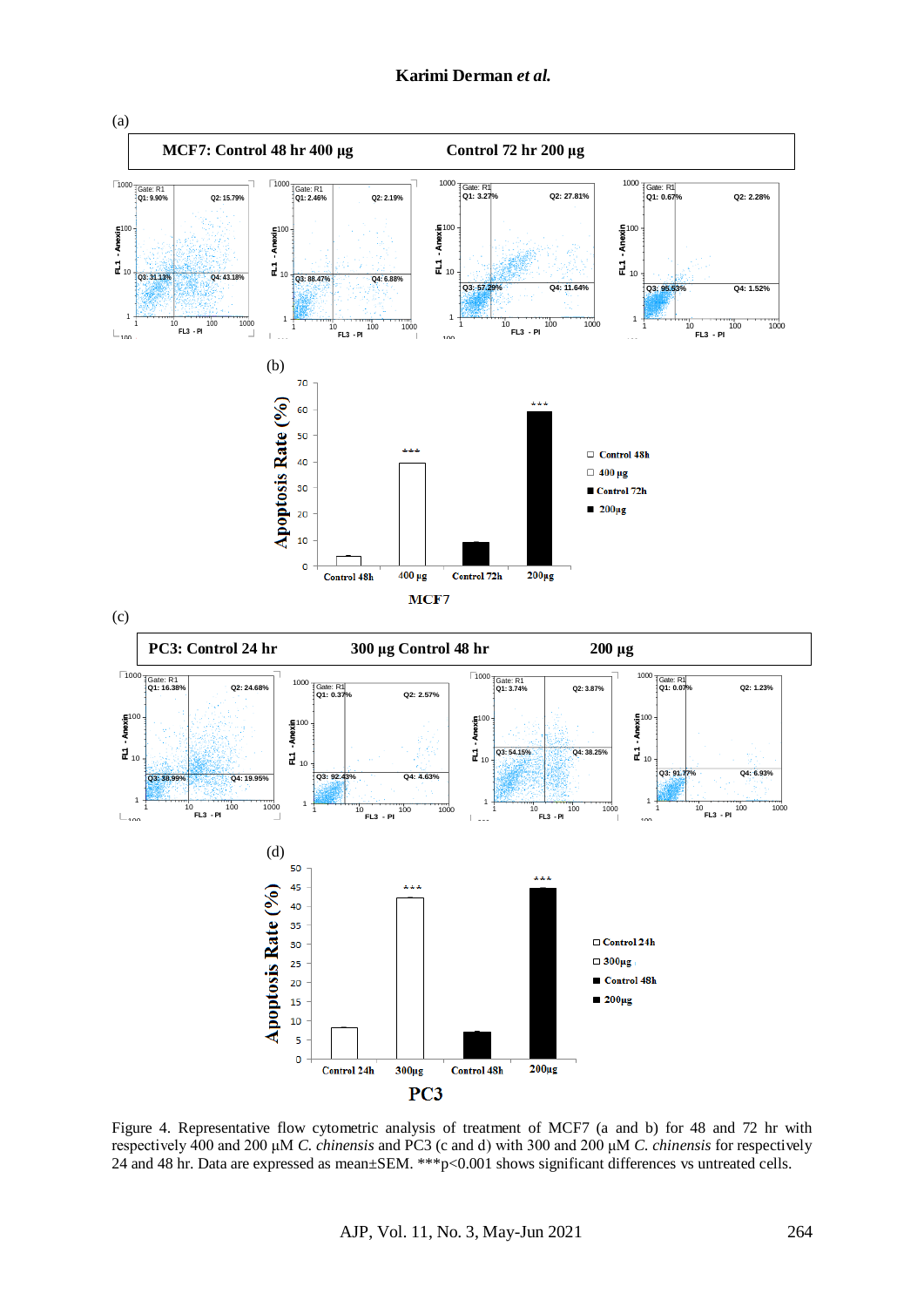#### *Cuscuta chinensis* **effect on human cancer cell lines**

Table 2. Effect of *C. chinensis* on percentage of apotosis in MCF7 and PC3 cell lines. **Cell lines PC3 (24 hr) PC3 (48 hr) MCF7 (48 hr) MCF7 (72 hr) Apoptosis rate**

42.12 44.63 39.45 58.97

These suggest that *Cuscuta* is a competitive candidate as a novel anticancer agent. However, the studies on apoptotic activity of *Cuscuta*are limited and have remained to be uncovered. Ghazanfari et al. demonstrated that *Cuscuta* extract has antioxidant and anticancer effects on melanoma cell line (SK-MEL-3) and human Burkitt lymphoma (Raji). Their results showed that low concentrations of *Cuscuta* were needed to induce anti-tumor effects (Jafarian et al., 2014). Sepehr et al. showed that flavonoid extracts of *Cuscuta* seed stem and its host plant (vine) of *C. kotschyanahas* have anticancer effect mediated by suppression of proliferation and apoptosis induction in human breast cancer cell line (MCF7) (Sepehr et al., 2011). In addition, Zeraati et al. demonstrated that *C. chinensis* had cytotoxic effects against human Caucasian acute lymphoblastic leukemia (CCRF-CME) and other human lymphocyte, Jurkat (JM) cell lines (Zeraati et al., 2015). In agreement with our results, another study demonstrated that equiguard, a dietary supplement consisted of standardized extract from nine herbs comprising *C. chinensis* (ethanol extract of seed), significantly reduced cell growth and induced apoptosis in prostate carcinoma (Hsieh et al., 2002).

**(%)**

In contrast with our study, the crude extract of *C. chinensis* promoted proliferation and differentiation of osteoblasts from their precursor cells (Yao et al., 2005) Besides, a resin glycoside isolated from the seeds extract of *C. chinensis* (Convolvulaceae) demonstrated potency for stimulating MCF-7 and T47D human breast cancer cells proliferation at 10 μM concentration (Umehara et al., 2004).

In this study, we reported the involvement of *C. chinensis* in molecular mechanism of *Bax/Bcl2*, *caspase3* and *PTEN* induced apoptosis and suppressed proliferation in human prostate and breast cancers. PC3 and MCF7 cells treated with *C. chinensis* displayed typical apoptotic features, comprising shrinkage of cytoplasm, blebbing of the plasma membrane, condensation of nuclear chromatin, chromosomal DNA fragmentation, and cleavage of the cells into membrane-enclosed vesicles designated as apoptotic bodies (Kerr et al., 1972).

Phosphatidylserine (PS), which is typically situated in the plasma membrane inner leaflet, at the beginning of apoptosis, is translocated and exposed to the outer wall, thus providing a "molecular marker" on apoptotic cells (Martin et al., 1995). Annexin-V exhibits a high affinity for PS and recognizes and binds the cell surface with exposed PS. Use of Annexin-V in combination with PI allowed the distinction of early apoptotic and necrotic cells from viable cells.

Extrinsic and intrinsic pathways are two major apoptotic pathways. The extrinsic is receptor binding, followed by activation of the initiator caspase (*caspase-8*), which in turn leads to activating of *caspase-3* or amplifies *caspase-3* activation by cleaving the *Bcl-2* family (Van Poppel and Tombal, 2011) The intrinsic or mitochondrial pathway comprises members of the Bcl-2 family that regulate releasing of cytochrome c from the mitochondria. In both pathways, the late apoptotic events occur after activation of *caspase-3* (Sundquist et al., 2006). Mitochondrial dysfunction leads to breakdown of mitochondrial permeability transition pore,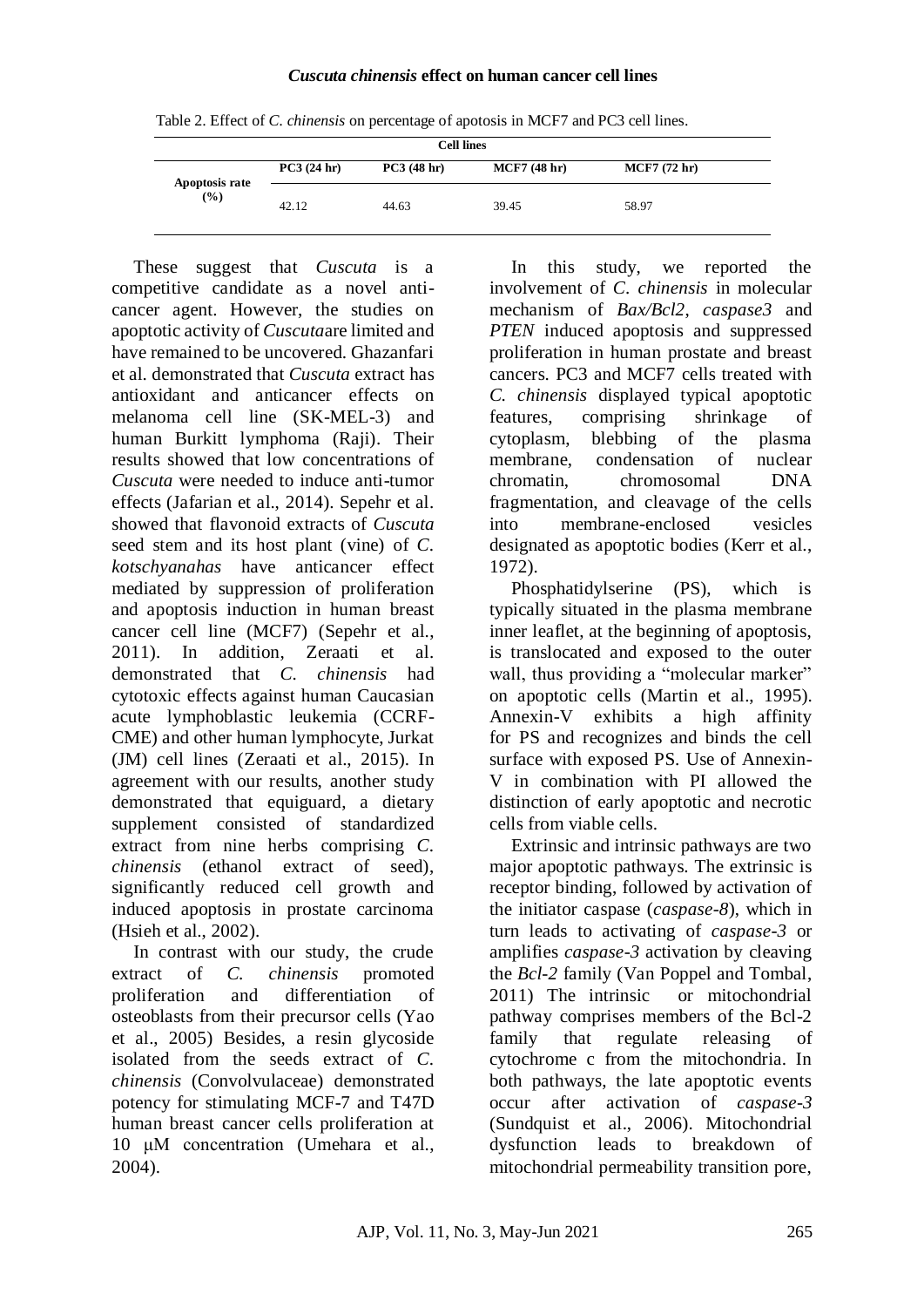then cytochrome C releases from mitochondria into cytosol (Chan et al., 2013). A pro-apoptotic member of the *Bcl2*  family called *BAX*, can induce release of cytochrome (Chan et al., 2013) from mitochondria into the cytosol, whereas *Bcl2*, an anti-apoptotic member of the *Bcl2* family, can prevent apoptosis to block cytochrome c release from mitochondria. Interestingly, the effects of apoptosis induction are more relevant to the balance between *Bcl-2* and *BAX* than the quantity of Bcl-2 alone. Thus, the *BAX/Bc1-2* ratio is critical for cell survival or death (Yu et al., 2011) Imbalances of the *BAX/Bc1-2* ratio contributed to induction of apoptosis by mitochondrial pathway (Cory and Adams, 2002). In this study, *C. chinensis* extract led to disruption of BAX/Bc1-2 ratio, by increasing *BAX* and decreasing *Bcl-2*. These data exhibited that *C. chinensis* induced apoptosis in PC3 and MCF7 cells through mitochondrial-dependent pathway.

Many chemotherapeutic agents activate apoptosis through caspase-dependent pathway (Shu et al., 2009). Activation of caspase-3 has a vital role in apoptosis process and suppression of cancer. After cleavage, activated caspase-3 triggers apoptosis by cleaving its substrate PAR leading to DNA fragmentation (Sun et al., 1999).

*PTEN* acts as a tumor suppressor gene which is the most mutated or deleted gene located in the cytoplasm and is responsible for lipid and protein dephosphorylation (Cory and Adams, 2002). It plays a pivotal role in the suppression of tumor cell proliferation, and cell migration, and induction of apoptosis (Li et al., 2007). Therefore, we expect that *PTEN* expression is more likely to increase in the existence of chemopreventive agents. The results of present study revealed that *C. chinensis* significantly decreased the expression of *Bcl2* and increased the expression of *BAX*, caspase and *PTEN*.

In conclusion, our results indicate that *C. chinensis* extract has cytotoxic activity in cancerous cells (PC3 and MCF7). The

apoptosis leads to the upregulation of *BAX/Bcl2*, *CASPASE3* and *PTEN*, and activation of lactate dehydrogenase. Therefore, *C. chinensis* extract seems to be a good candidate as an anti-tumor agent against prostate and breast cancers. Further studies are necessary to investigate the effective molecular mechanisms of *C. chinensis* extract.

# **Conflicts of interest**

The authors have declared that there is no conflict of interest.

# **References**

- Amidi N, Moradkhani S, Sedaghat M, Khiripour N, Larki-Harchegani A, Zadkhosh N, Mirhoseini M, Ranjbar A. 2016. Effect of green tea on inflammation and oxidative stress in cisplatin-induced experimental liver function. J HerbMed Pharmacol, 5: 99-102.
- Behzad S, Pirani A, Mosaddegh M. 2014. Cytotoxic activity of some medicinal plants from Hamedan district of Iran. Iran J Pharm Res, 13: 199-205.
- Bao X, Wang Z, Fang J, Li X. 2002. Structural features of an immunostimulating and antioxidant acidic polysaccharide from the seeds of Cuscuta chinensis. Planta Med, 68: 237-243.
- Chan SH, Leu WJ, Hsu LC, Chang HS, Hwang TL, Chen IS, Chen CS,Guh JH. 2013. Reevesioside F induces potent and efficient anti-proliferative and apoptotic activities through  $Na+ / K+ - ATP$ ase  $\alpha$  3 subunitinvolved mitochondrial stress and amplification of caspase cascades. Biochem pharmacol, 86: 1564-1575.
- Cory S, Adams JM. 2002. The Bcl2 family: regulators of the cellular life-or-death switch. Nat Rev Cancer, 2: 647-656.
- Ghazanfari T, Naseri M, Shams J, Rahmati B. 2013.Cytotoxic effects of Cuscuta extract on human cancer cell lines. Food Agric Immunol, 24: 87-94.
- Hsieh TC, Lu X, Guo J, Xiong W, Kunicki J, Darzynkiewicz Z. 2002. Effects of herbal preparation Equiguard™ on hormoneresponsive and hormone-refractory prostate carcinoma cells: Mechanistic studies. Int J Oncol, 20: 681-689.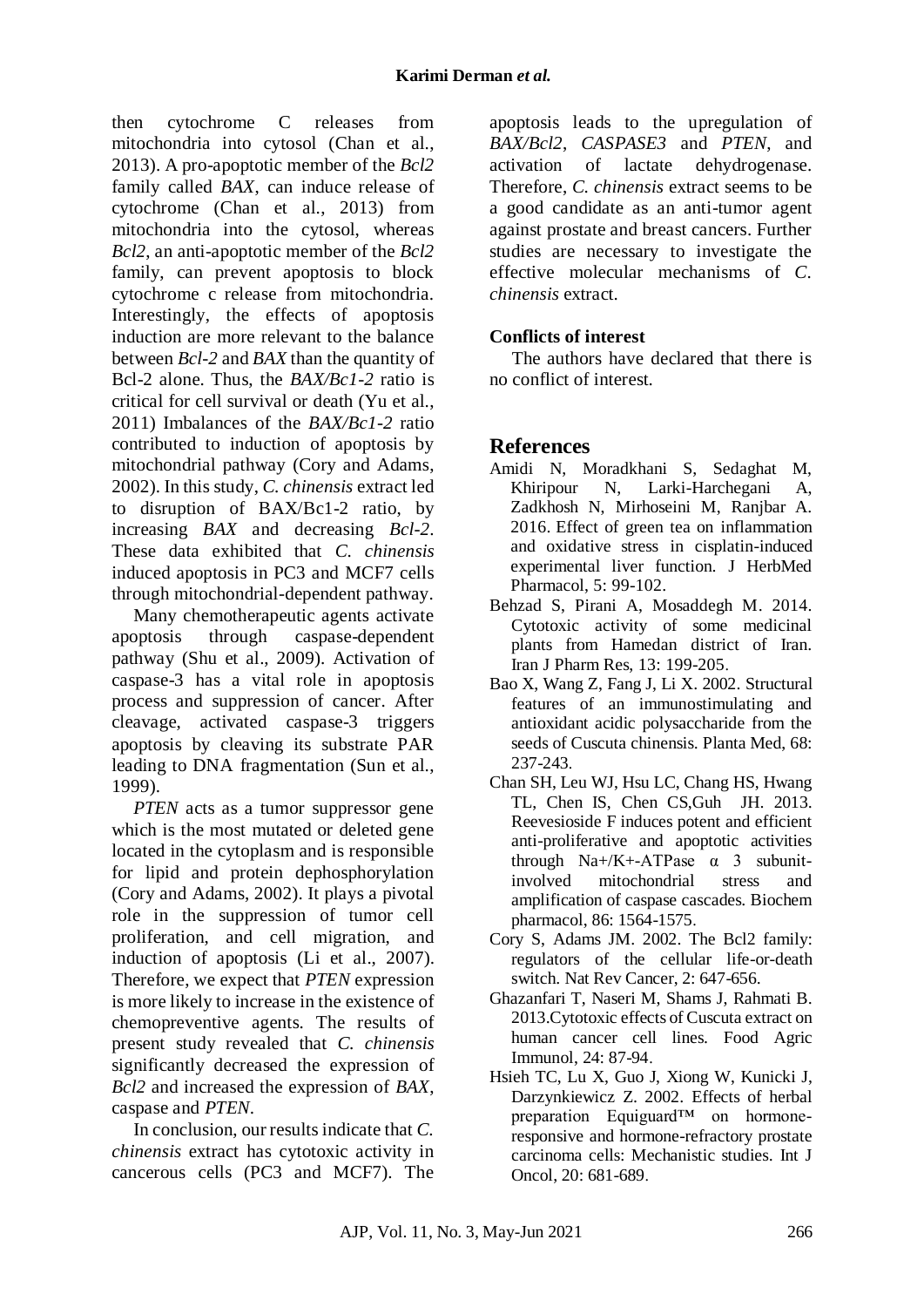- Jemal A, Siegel R, Ward E, Hao Y, Xu J, Thun MJ. 2009. Cancer statistics, 2009. CA Cancer J Clin, 59: 225-249.
- Jian-Hui L, Bo J, Yong-Ming B, Li-Jia A. 2003. Effect of Cuscuta chinensis glycoside on the neuronal differentiation of rat pheochromocytoma PC12 cells. ISDN, 21: 277-281.
- Kang Y. 2009. Analysis of cancer stem cell metastasis in xenograft animal models. Methods Mol Biol, 568: 7-19.
- Karimi DF, Amini R, Saidijam M, Pourjafar M, Saki S, Najafi R. 2018. Zerumbone inhibits epithelial‐mesenchymal transition and cancer stem cells properties by inhibiting the β‐catenin pathway through miR‐200c. J Cell Physiol, 233: 9538-9547.
- Karimi Dermani F, Saidijam M, Amini R, Mahdavinezhad A, Heydari K, Najafi R. 2017. Resveratrol inhibits proliferation, invasion, and epithelial–mesenchymal transition by increasing miR‐200c expression in HCT‐116 colorectal cancer cells. J Cell Biochem, 118:1547-1555.
- Kerr JF, Wyllie AH, Currie AR. 1972. Apoptosis: a basic biological phenomenon with wide-ranging implications in tissue kinetics. Br JCancer, 26: 239-257.
- Lewandowska U, Owczarek K, Szewczyk K, Podsędek A, Koziołkiewicz M, Hrabec E. 2014. Influence of polyphenol extract from evening primrose (Oenothera paradoxa) seeds on human prostate and breast cancer cell lines. Postepy Hig Med Dosw, 6: 110- 118.
- Livak KJ, Schmittgen TD. 2001. Analysis of relative gene expression data using real-time quantitative PCR and the 2− ΔΔCT method. Methods, 25: 402-408.
- Li Z, Wang L, Zhang W, Fu Y, Zhao H, Hu Y, Prins PB, Zha X. 2007. Restoring Ecadherin-mediated cell–cell adhesion increases PTEN protein level and stability in human breast. Biochem Bioph Res Co, 363: 165-170.
- Martin SJ, Reutelingsperger CP, McGahon AJ, Rader JA, Van Schie RC, LaFace DM, Green DR. 1995. Early redistribution of plasma membrane phosphatidylserine is a general feature of apoptosis regardless of the initiating stimulus: inhibition by overexpression of Bcl-2 and Abl. J Exp Med, 182: 1545-1556.
- Nisa M, Akbar S, Tariq M, Hussain Z. 1986.

Effect of Cuscuta chinensis water extract on 7, 12-dimethylbenz [a] anthracene-induced skin papillomas and carcinomas in mice. J Ethnopharmacol, 18: 21-31.

- Redig AJ, McAllister SS. 2013. Breast cancer as a systemic disease: a view of metastasis. J Intern Med, 274: 113-126.
- Smith SM, Wunder MB, Norris DA, Shellman YG. 2011. A simple protocol for using a LDH-based cytotoxicity assay to assess the effects of death and growth inhibition at the same time. PloS one, 6: e26908.
- Sporn MB, Suh N. 2000. Chemoprevention of cancer. Carcinogenesis, 21:525-530.
- Sepehr MF, Jameie SB, Hajijafari B. 2011. The Cuscuta kotschyana effects on breast cancer cells line MCF7. J Med Plants Res, 5: 6344- 6351.
- Sundquist T, Moravec R, Niles A, O'Brien M, Riss T. 2006. Timing your apoptosis assays. Cell Notes, 16:18-21.
- Shu J, He Y, Lv X, Zhao J, Zhao J, Shen Y, Ye GR, Wang LX. 2009. Effect of curcumin on the proliferation and apoptosis ofhepatic stellate cells. Braz J Med Biol Res, 42: 1173- 1178.
- un X-M, MacFarlane M, Zhuang J, Wolf BB, Green DR, Cohen GM. 1999. Distinct caspase cascades are initiated in receptormediated and chemical-induced apoptosis. J Biol Chem, 274: 5053-5060.
- Tryggvadóttir L, Gislum M, Bray F, Klint Å, Hakulinen T, Storm HH, Engholm G. 2002. Trends in the survival of patients diagnosed with breast cancer in the Nordic countries 1964–2003 followed up to the end of 2006. Acta Oncol, 49: 624-631.
- Torre LA, Bray F, Siegel RL, Ferlay J, Lortet‐ TieulentJ, Jemal A. 2015. Global cancer statistics. CA Cancer J Clin, 65: 87-108.
- Umehara K, Nemoto K, Ohkubo T, Miyase T, Degawa M, Noguchi H. 2004. Isolation of a new 15-membered macrocyclic glycolipid lactone, Cuscutic Resinoside a from the seeds of Cuscuta chinensis: a stimulator of breast cancer cell proliferation. Planta Med, 70: 299-304.
- Van Poppel H, Tombal B. 2011. Chemoprevention of prostate cancer with nutrients and supplements. Cancer manag Res, 3: 91-100.
- Yen F-L, Wu T-H, Lin L-T, Lin C-C. 2007. Hepatoprotective and antioxidant effects of Cuscuta chinensis against acetaminopheninduced hepatotoxicity in rats. J